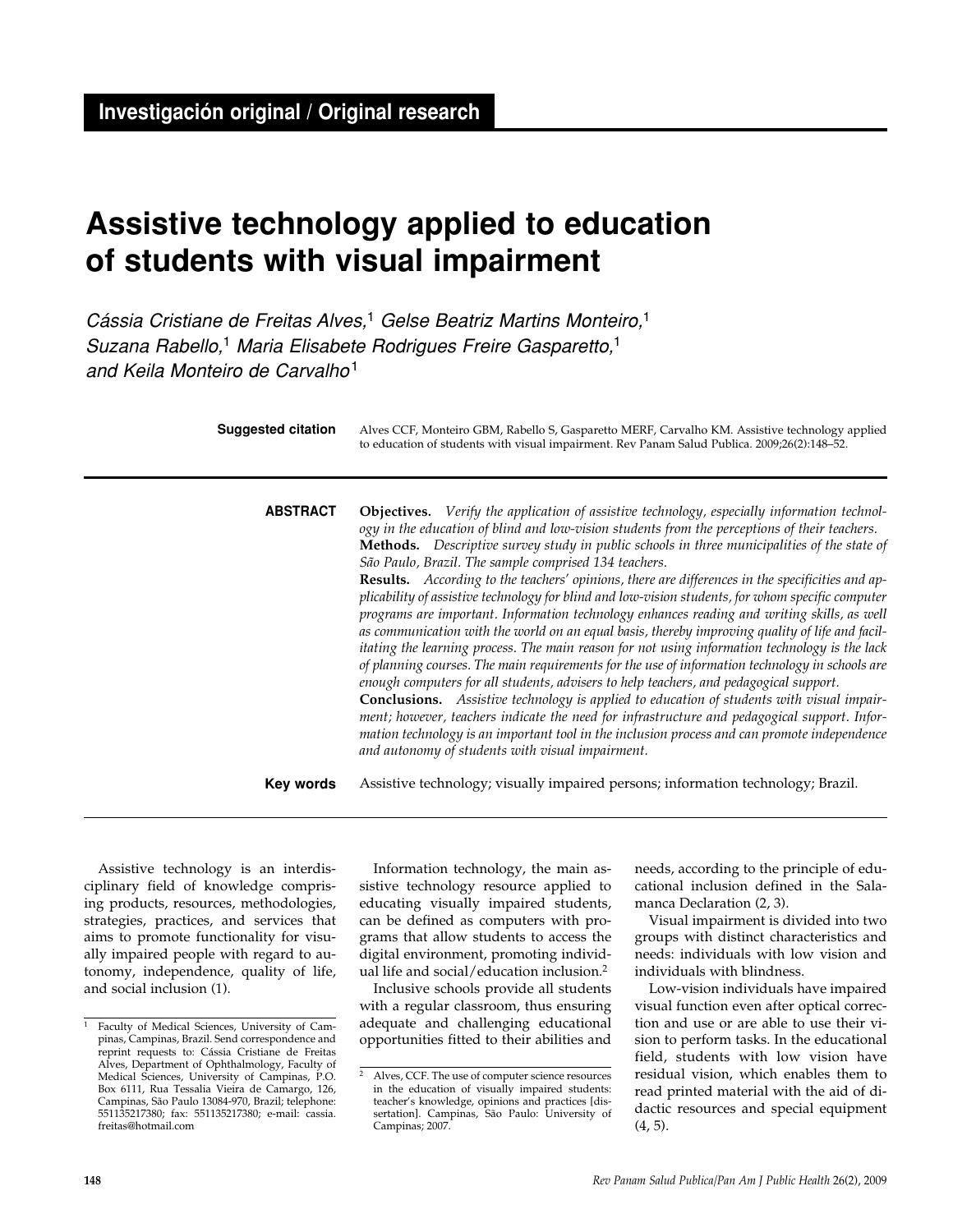Blindness is the term used to describe total loss of vision and conditions in which individuals need to rely predominantly on vision substitution skills. In the educational field, a blind student does not use vision in the learning process (4, 5).

The loss of visual ability causes unfavorable consequences at both the individual and collective levels. Blindness generates psychological, social, and economic problems as well as problems concerning quality of life, since it may lead to loss of self-esteem and autonomy (6).

Students with low vision may have difficulties with reading and writing activities, even when they use optical aids (that magnify the image) and nonoptical resources (material adaptation and changes in the environment) (7). Those students can benefit from the combined use of these resources with information technology, such as screen enlargers (systems that magnify the characters on a computer) and speech synthesizers (specific adaptations with voice output, which convert screen content to speech).

Information technology allows individuals with visual impairment to overcome a major part of the difficulties in daily life and offers them independence and autonomy concerning information management and access to communication, just like their peers with normal vision (8).

Many voice synthesizers and screen readers are available for purchase from companies or nongovernmental organizations or are available for free use on the Internet. These programs allow access to Internet websites.

Assistive technology resources are increasingly becoming a concrete means of access to information, communication, and social inclusion (9).

Including visually impaired students in schools requires special attention. The teacher should be able to competently manage assistive technology resources, which can be considered a condition for an efficient pedagogical relationship (10).

To ensure educational and social inclusion of students with visual impairment, ophthalmology has prioritized research that focuses on the patient's global treatment, including physicians, pedagogues, and rehabilitation professionals. Therefore, it is important to know the environment where teachers of students with visual impairment work in order to help them perform appropriately.

The objective of this research was to verify the application of assistive technology, especially information technology, in educating blind and low-vision students from the perceptions of their teachers.

### **MATERIALS AND METHODS**

A descriptive survey study was carried out in public schools in three municipalities in the state of São Paulo, Brazil. The sample consisted of 58 teachers who taught students with visual impairment and 76 teachers who did not teach these students, even though they worked in schools that visually impaired students attended. The sample was selected according to the following criteria: (1) to work in schools attended by students with visual impairment and (2) to teach at the elementary, middle, or high school level in public schools.

A self-applicable questionnaire was developed that contained questions for all teachers as well as questions directed to teachers who worked with visually impaired students. Along with the questionnaire, the patients filled out and signed a consent form for participation in the research. The study was approved by the Research Ethics Committee of the Faculty of Medical Sciences–Unicamp.

Data were collected between March and July 2006. The following variables were analyzed:

- Differences in the specificities and applicability of assistive technology resources to the needs of blind and low-vision students
- Importance of schools having specific programs for students with visual impairment
- Importance ascribed to assistive technology in teaching students with visual impairment
- Use of information technology by students with visual impairment
- Necessary requirements for the use of information technology

A database was created using the program EPI-INFO, version 6.04d (11). The program SAS was used for statistical analysis (12). Frequency charts were used for categorical variables, and descriptive statistics (averages) were used for continuous variables.

## **RESULTS**

Most teachers (61.4%) stated that the use of assistive technology resources has different applicability for blind and lowvision students. They also declared that specific programs for students with visual impairment are necessary in schools (98.3%) (Table 1).

Concerning the importance of using assistive technology resources in educating students with visual impairment, 84.2% of the teachers declared that the resources were very important to enhance reading and writing skills as well as to communicate with the world on an equal basis (95.8%). In addition, they made information available and the content of the teaching material more attractive than the traditional resources (93.7%), improving the students' quality of life, facilitating the learning process (91.7%), and allowing them to rewrite and correct texts (87.5%) with autonomy and privacy (66.7%) (Table 1).

The results showed that most teachers (94.8%) did not use information technology with visually impaired students. The reasons were not having previously included in the course program the use of information technology in class (70.4%), the lack of specific programs for students with visual impairment (51.8%), the fact that the school administration did not make information technology available for teachers and students (24.1%), the fact that students with visual impairment did not know how to use the computer, and the belief that the disability did not allow the individual to use the computer (20.4%) (Table 2).

Regarding the necessary requirements for using information technology in schools, the teachers indicated the need for enough computers for all students in the class (89.5%), a computer technology advisor to help teachers (75.4%), pedagogical support to use information technology as a learning strategy (74.6%), enough ability to use computers (69.4%), programs for students with visual impairment (68.7%), and Internet-connected computers (59.7%) (Table 3).

## **DISCUSSION**

Teachers play a fundamental role in the task of promoting students' well being and in creating conditions for learning. They can also contribute to students' health by guiding them in the use of resources that enhance their residual vision and preserve their visual function (13).

Access to assistive technology provides independence to students with vi-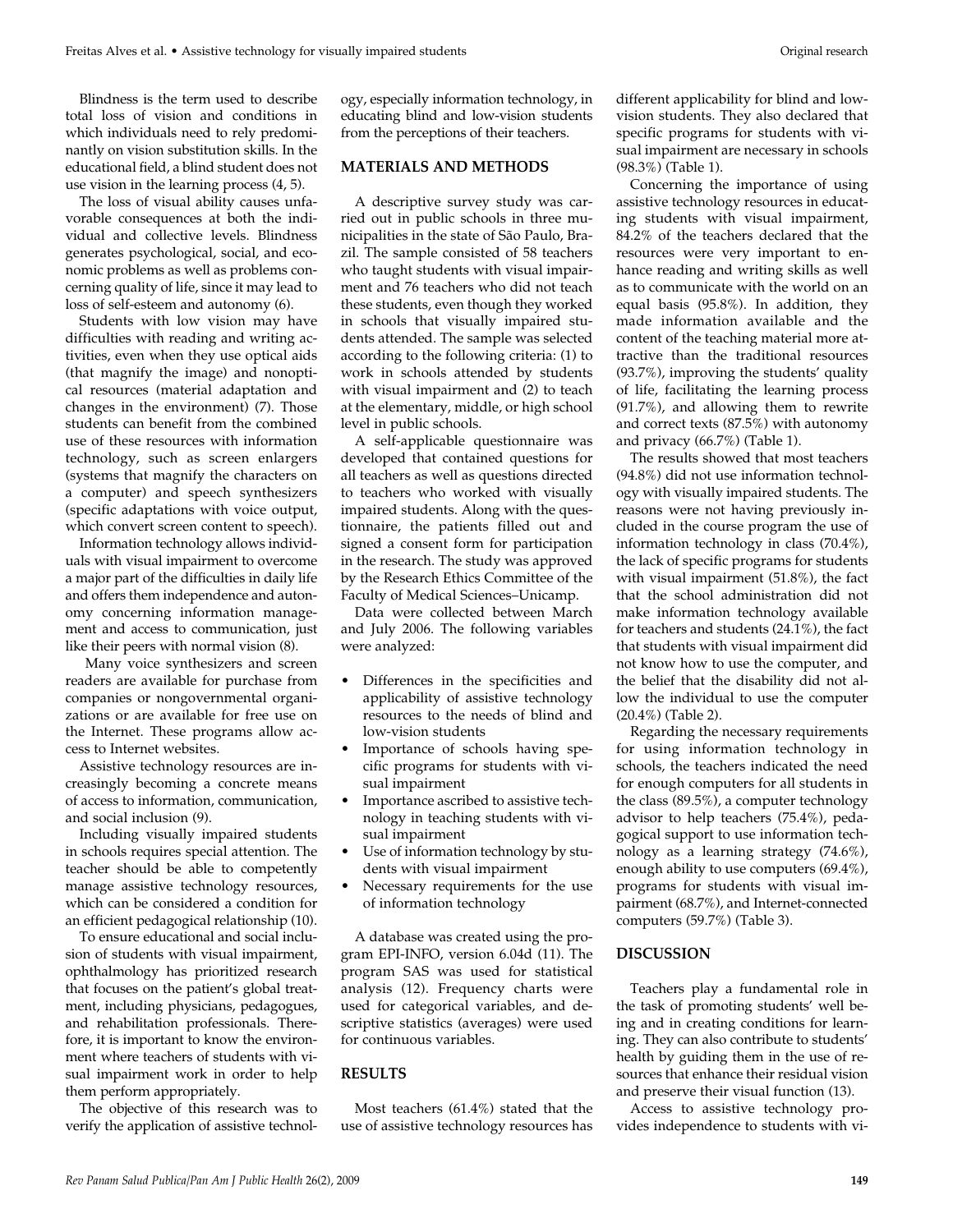**TABLE 1. Level of importance attributed to use of assistive technology and reasons for the importance of these resources in the students' learning process: elementary and high school teachers of students with visual impairment in Brazilian public schools, 2007**

| Characteristic                                                  | No. | Percent |  |
|-----------------------------------------------------------------|-----|---------|--|
| Importance $(n = 57)^a$                                         |     |         |  |
| Very important                                                  | 48  | 84.2    |  |
| More or less important                                          | 9   | 15.8    |  |
| Very important because <sup>b</sup> ( $n = 48$ )                |     |         |  |
| Enhances writing, reading, and communication with the world     |     |         |  |
| on an equal basis                                               | 46  | 95.8    |  |
| Makes information available                                     | 45  | 93.7    |  |
| Makes the content of teaching material more attractive than the |     |         |  |
| traditional one                                                 | 45  | 93.7    |  |
| Improves the quality of life of students with visual impairment | 44  | 91.7    |  |
| Facilitates the learning process                                | 44  | 91.7    |  |
| Allows rewriting and correction of texts                        | 42  | 87.5    |  |
| Allows autonomy and privacy                                     | 32  | 66.7    |  |
| More or less important because <sup>c</sup> ( $n = 7$ )         |     |         |  |
| Does not solve all the student's difficulties                   | 5   | 71.4    |  |
| Computers are not available for all students                    | 5   | 71.4    |  |
| Does not solve the problem of inclusion                         | 5   | 71.4    |  |

a One teacher did not indicate why assistive technology was very important in the learning process of students with visual impairment.

**b** Multiple answers.

c Two teachers did not indicate why assistive technology was more or less important in the learning process of students with visual impairment.

#### **TABLE 2. Use of information technology and reasons for not using it for students with visual impairment: elementary and high school teachers of Brazilian public schools, 2007**

| Characteristic                                                                      |                | Percent |
|-------------------------------------------------------------------------------------|----------------|---------|
| Use of information technology ( $n = 58$ )                                          |                |         |
| Yes                                                                                 | 3 <sup>a</sup> | 5.2     |
| No.                                                                                 | 55             | 94.8    |
| Reasons for not using information technology <sup>b</sup> ( $n = 54$ ) <sup>c</sup> |                |         |
| There are no planning courses with information technology                           | 38             | 70.4    |
| There are no programs for students with visual impairment                           | 28             | 51.8    |
| Resources are not available for students                                            | 13             | 24.1    |
| Students with visual impairment do not know how to use a computer                   | 8              | 14.8    |
| The students' visual impairment does not allow them to use such technology          | 3              | 5.6     |

a None of the three teachers who reported the use of information technology with students with visual impairment indicated which specific activities they carried out with these students.

**b** Multiple answers.

c One teacher did not indicate the reason for not using information technology with students with visual impairment.

**TABLE 3. Necessary requirements for information technology to be used in school activities: opinions of elementary and high school teachers in Brazilian public schools, 2007**

| Requirements for use of<br>information technology with students ( $n = 134$ ) <sup>a</sup> | No. | Percent |
|--------------------------------------------------------------------------------------------|-----|---------|
| Enough computers for all students                                                          | 120 | 89.5    |
| Information technology adviser to help the teacher                                         | 101 | 75.4    |
| Pedagogical support to develop computer projects                                           | 100 | 74.6    |
| Enough ability to use computers                                                            | 93  | 69.4    |
| Appropriate programs                                                                       | 92  | 68.7    |
| Internet-connected computers                                                               | 80  | 59.7    |

<sup>a</sup> Multiple answers.

sual impairment by enhancing their communication, mobility, and environment control. In many cases, use of technology is the only way people with communication difficulties can connect to the external world (14).

In this study, the results concerning the importance of information technology in the learning process of students with visual impairment suggest that the teachers in this sample are aware of the importance of using assistive technology in education activities. However, it is not enough; it is necessary to be familiar with and know how to use the technology (15).

Teachers believe that having information technology in schools can promote the inclusion of students with visual impairment, facilitating school tasks and social interaction in the school environment.2

The number of students with low vision may be three to five times higher than the number of blind students, which reveals the need for distinct programs to serve both blind and low-vision students (16).

The use of assistive technology enables students with visual impairment to better adjust to regular learning processes and academic domains. It gives these students access to the same information source their peers use. With a computer, a low-vision or blind student is able to communicate with other schools by databases, stores, libraries, etc. (17). New work opportunities can be considered, and the Internet, as well as its multiple possibilities, can be explored by using specific programs for students with visual impairment.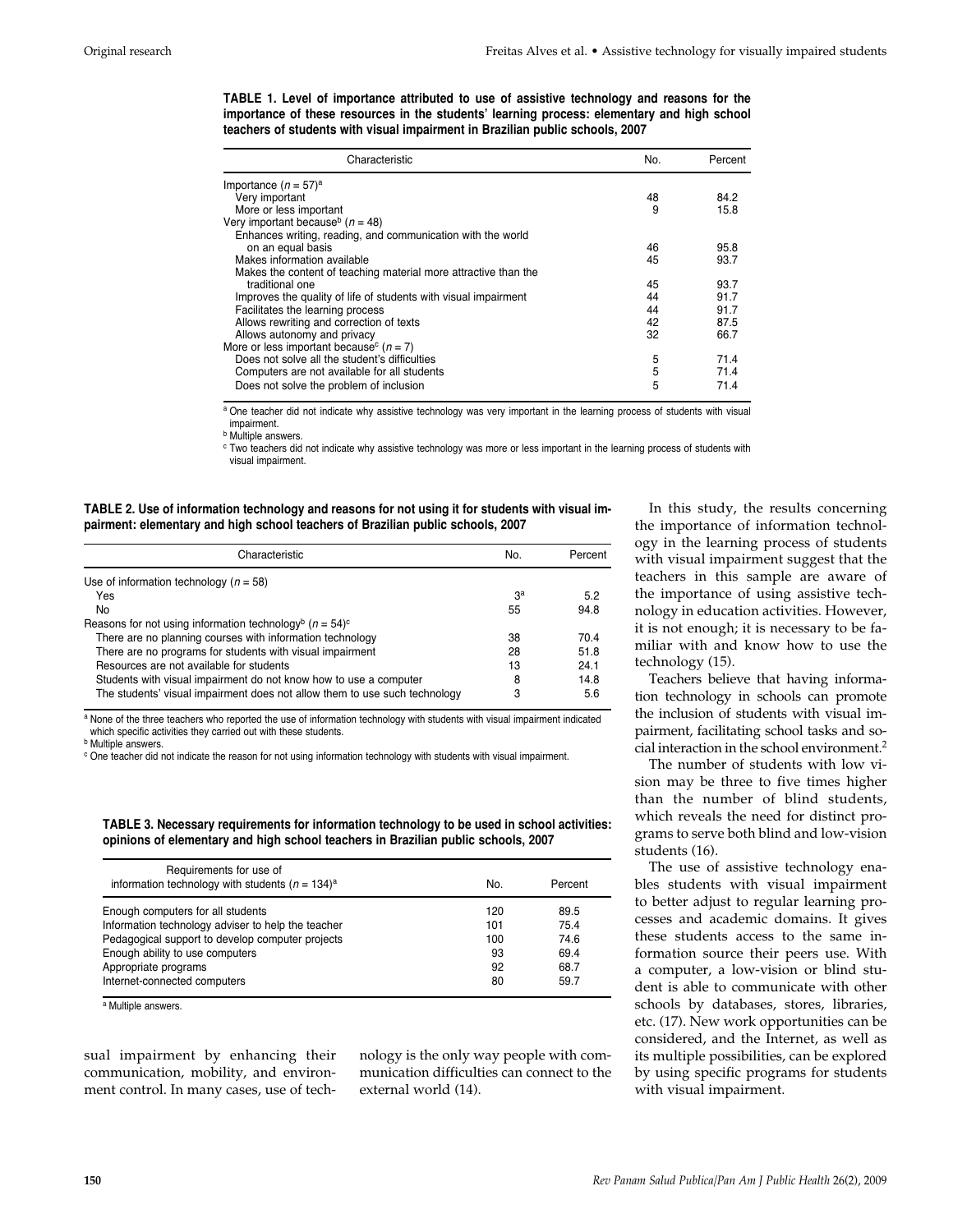Despite all these considerations, 94.8% of the teachers stated they did not use information technology (Table 3). There are many barriers to the use of information technology in schools, such as uneven allocation of equipment and poor access to computer resources. Students with special needs and underprivileged social groups lack access to information technology.<sup>3</sup> It is important to create opportunities that maximize the students' potential, especially students with special needs.

The process of introducing information technology in schools requires that all teachers invest in the development of their abilities, so that their educational

1. Cook A, Hussey SM. Assistive technologies: principles and practice. 2nd ed. St. Louis: Mosby; 2002.

- 2. World Conference on Special Needs Education: Access and Quality. The Salamanca Statement and Framework for Action on Special Needs Education. Salamanca, Spain: United Nations Education, Scientific and Cultural Organization and Ministry of Education and Science Spain; 1994.
- 3. Stainback S, Stainback W. Inclusion: a guide for educators. Baltimore, MD: Paul H. Brookes; 1996.
- 4. International Council of Ophthalmology. Visual standards: aspects and ranges of vision loss with emphasis on population surveys. 29th International Congress of Ophthalmology, 2 April 2002, Sidney, Australia. San Francisco: ICO; 2002. Available from: http:// www.icoph.org/standards/visionres.html# adopt. Accessed 5 November 2007.
- 5. World Health Organization. Consultation on development of standards for characterization of visual loss and visual functioning. WHO/PBL/03.91. Geneva: WHO; 2003.
- 6. Kara-José N, Temporini ER. Cirurgia de catarata: o porquê dos excluídos. Rev Panam Salud Publica. 1999;6(4):242–48.
- 7. Carvalho KM, Monteiro GBM, Rodrigues IC, Shiroma LO, Amaral MS. Causes of low vision and use of optical aids in the elderly. Rev Hosp Clin Fac Med Sao Paulo. 2004;59(4): 157–60. Available from: http://www.scielo.

activities can benefit from technology tools. The success of using information technology for educational purposes depends on a collaborative effort between the school and the teachers, requiring planning that considers the needs and conditions of the school so that issues such as equipment maintenance and material supplies do not become an obstacle (18).

Committed to and involved with spreading information that eases the lives of students with low vision or blindness, the Department of Ophthalmology of the Faculty of Medical Sciences (Unicamp) developed a website www.auxiliosopticos.fcm.unicamp.br that offers information and guidance to improve the work of teachers and students with visual impairment.

The use of assistive technology contributes to the use of residual vision and to the preservation of visual function. It is an important tool in the inclusion process. It allows health and education professionals to develop combined actions and to promote knowledge sharing and quality of life for visually impaired students (19).

Assistive technology is applied to education of students with visual impairment; however, teachers indicate the need for infrastructure and pedagogical support.

The study was limited to three municipalities in the state of São Paulo, Brazil, due to a shortage of financial and human resources and difficulty obtaining grants from government agencies.

We recommend a working partnership among school, family, and ophthalmic medical service, so that there is awareness of the limitations to be overcome and planning of actions that allow the use of assistive technology in educating visually impaired students.

#### **REFERENCES**

br/scielo.php?script=sci\_arttext&pid=S0041- 87812004000400001&lng=en. Accessed 12 December 2008.

- 8. Caparrós JAE. Tiflotecnología. In: Martír MB, Bueno ST, eds. Deficiencia visual: aspectos psicoevolutivos y educativos. Málaga: Ediciones Aljibe, SL; 1994.
- 9. Brasil, Ministério da Ciência e Tecnologia. Tecnologias assistivas e a promoção da inclusão social. Brasília: Ministério da Ciência e Tecnologia; 2005.
- 10. Baumel RCRC, Castro AM. Materiais e recursos de ensino para deficientes visuais. In: Baumel RCRC, ed. Educação especial: do querer ao fazer. São Paulo: Avercamp; 2003.
- 11. Dean AG, Dean JA, Coulombier P, Brendel KA, Smith DC, Burton AH, et al. Epi-info: a word processing, database, and statistics program for epidemiology on microcomputers. Version 6.04. Atlanta: Centers for Disease Control and Prevention; 2001.
- 12. The SAS System for Windows (Statistical Analysis System). Release 8.2 (TS2MO) Windows. Cary, NC: SAS Institute Inc.; 2004. Available from: http://support.sas.com/resources/ sysreq/82/win82m0.pdf. Accessed 10 April 2008.
- 13. Temporini ER, Carvalho RS, Kara-José N, Oliveira DF. A importância dos professores e da escola. In: Kara-José N, Gonçalves ER, Carvalho RS, eds. Olho no olho: Campanha Nacional de Prevenção à Cegueira e Reabilitação Visual do Escolar. São Paulo: CBO; 2006.
- 14. Galvão Filho TA. As novas tecnologias na escola e no mundo atual: fator de inclusão social do aluno com necessidades especiais? In: Anais eletrônicos do III Congresso Iberoamericano de Informática na Educação Especial. Fortaleza; 2002.
- 15. Freire FMP, Prado MEBB. O computador em sala de aula: articulando saberes. Campinas: Unicamp/Nied; 2000.
- 16. Thylefors B, Negrel AD, Pararajasegaram R, Dadzie KY. Global data on blindness. Bull World Health Organ. 1995;73(1):115–21.
- 17. Gasparetto MERF, Temporini ER, Carvalho KM, Kara-José N. O aluno portador de visão subnormal na escola regular: desafio para o professor? Arq Bras Oftalmol. 2001;64(1):45–51.
- 18. Freire FMP, Prado MEBB, Martins MC, Sidericoudes O. A implantação da informática no espaço escolar: questões emergentes ao longo do processo. Rev Bras Inform Educ. 1998;3: 45–62.
- 19. Carvalho RS, Kara-José N. Saúde e educação: considerações finais. In: Kara-José N, Gonçalves ER, Carvalho RS, eds. Olho no olho: Campanha Nacional de Prevenção à Cegueira e Reabilitação Visual do Escolar. São Paulo: CBO; 2006. Pp. 131–32.

Manuscript received on 18 August 2008. Revised version accepted for publication on 15 December 2008.

<sup>3</sup> Tanaka EH. Tornando um software acessível às pessoas com necessidades educacionais especiais [dissertation]. Campinas, São Paulo: Universidade Estadual de Campinas; 2001.